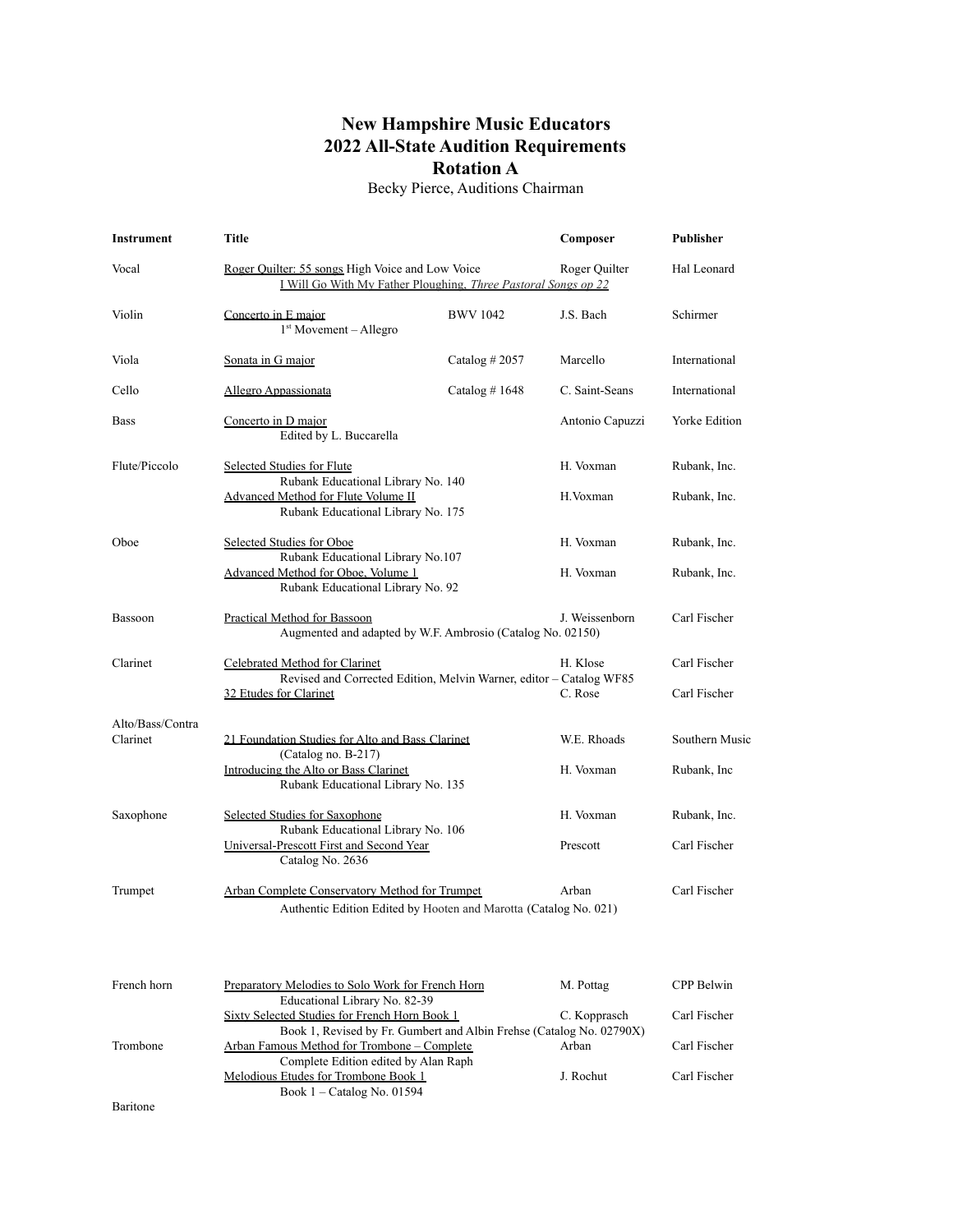| Treble Clef        | Arban Complete Conservatory Method for Trumpet<br>Authentic Edition Edited by E.F. Goldman and W. Smith (Catalog No. 021) | Arban                                      | Carl Fischer                           |
|--------------------|---------------------------------------------------------------------------------------------------------------------------|--------------------------------------------|----------------------------------------|
| Baritone Bass Clef | Arban Famous Method for Trombone – Complete<br>Complete Edition edited by C. Randall and S. Mantia (Catalog No. 023)      | Arban                                      | Carl Fischer                           |
| Tuba               | Advanced Method for Tuba Volume II<br>Rubank Educational Library No. 184                                                  | Gower/Voxman                               | Rubank                                 |
|                    | Second Book for Practical Studies for Tuba                                                                                | R. Getchell/Hovey                          | Belwin Mills                           |
| Percussion         | Standard Snare Drum Method<br>Modern School for Xylophone, Marimba and Vibraphone<br>Modern Method for Timpani            | B. Podemski<br>M. Goldenberg<br>S. Goodman | Mills Music<br>Chappell<br>Mills Music |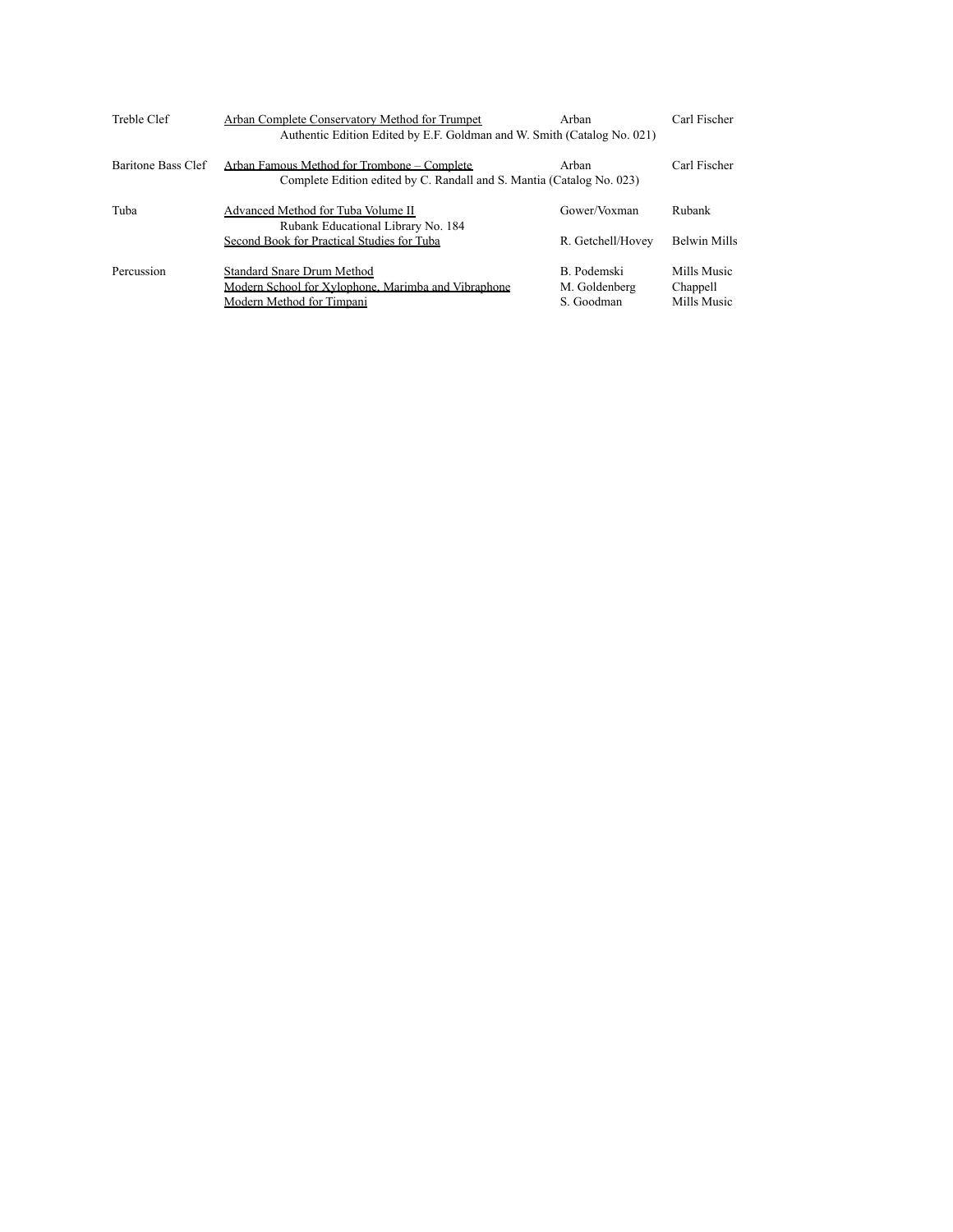All students must have original audition material In students must have original addition material<br>in their possession at the time of their audition.<br>Students who audition without originals will<br>receive comments but no ratings and therefore<br>will not be considered for the

 $F<sub>l</sub>$ 

| Flute/Piccolo |                                                                                                                                                |
|---------------|------------------------------------------------------------------------------------------------------------------------------------------------|
|               | Selected Studies for Flute - H. Voxman, Rubank, Inc.                                                                                           |
|               | Rubank Educational Library<br>No. 140                                                                                                          |
|               | Page 8<br>e minor<br>All                                                                                                                       |
|               | Page 14-15 All<br>D major                                                                                                                      |
|               | Advanced Method for Flute Volume II - H. Voxman, Rubank, Inc.                                                                                  |
|               | Rubank Educational Library<br>No. 175                                                                                                          |
|               | Page 6<br>slurred<br>#6                                                                                                                        |
|               | Page 17<br>slurred groups of 4<br>#61                                                                                                          |
|               | Page 51<br>#4                                                                                                                                  |
|               | Page 56<br>#18                                                                                                                                 |
|               | Scales – All scales to be memorized, slurred ascending and tongued descending.                                                                 |
|               | Chromatic - In a triplet pattern, three octaves                                                                                                |
|               | (Flutes starting on low C, Piccolos starting on Low D)                                                                                         |
|               | Diatonic scales use the rhythmic pattern<br>$(M.M.$ half note $=88$ )                                                                          |
|               |                                                                                                                                                |
|               | Major<br>$C$ (Piccolo only - 2 octave C) F, Bb, G, D<br>Minor<br>a, d, g, e, b                                                                 |
|               | (Melodic form ascending and descending)                                                                                                        |
|               | **REFER TO THE NEW EXTENDED FORM SCALES ON THE NHMEA WEBSITE (www.nhmea.org)                                                                   |
|               |                                                                                                                                                |
|               | Sight-reading is required                                                                                                                      |
| Oboe          | Selected Studies for Oboe - H. Voxman, Rubank, Inc.                                                                                            |
|               | Rubank Educational Library<br>No. 107                                                                                                          |
|               | Page 6<br>F Major                                                                                                                              |
|               |                                                                                                                                                |
|               | Advanced Method for Oboe Volume I - H. Voxman, Rubank, Inc.                                                                                    |
|               | Rubank Educational Library<br>No. 92<br>Page 6<br>#6                                                                                           |
|               | Page 6<br>#7                                                                                                                                   |
|               | Page 6<br>#8                                                                                                                                   |
|               | Page 36-37 #20                                                                                                                                 |
|               |                                                                                                                                                |
|               | Scales – All scales to be memorized, slurred ascending and tongued descending.                                                                 |
|               | Chromatic - In a triplet pattern, two octaves starting on low C<br>Diatonic scales use the rhythmic pattern $\bar{F}$<br>$(M.M.$ half note =88 |
|               |                                                                                                                                                |
|               | C, F, Bb, G, D<br>Major                                                                                                                        |
|               | Minor<br>a, d, g, e, b                                                                                                                         |
|               | (Melodic form ascending and descending)                                                                                                        |
|               | **REFER TO THE NEW EXTENDED FORM SCALES ON THE NHMEA WEBSITE (www.nhmea.org)                                                                   |
|               | <b>Sight-reading is required</b>                                                                                                               |
|               |                                                                                                                                                |
| Bassoon       | Practical Method for Bassoon - J. Weissenborn, Carl Fischer                                                                                    |
|               | Augmented and Adapted by W. F. Ambrosio (Cat # 02150)                                                                                          |
|               | Page 35<br>Allegro – first three lines                                                                                                         |
|               | Page 43<br>L'istesso tempo - first four lines                                                                                                  |
|               | Page 69<br>#5                                                                                                                                  |
|               | Page 81<br>#2                                                                                                                                  |
|               | Page 86<br>#12<br>first page only                                                                                                              |
|               | $Scales - All scales$ to be memorized, slurred ascending and tongued descending.                                                               |
|               | Chromatic – In a triplet pattern, three octaves starting on low Bb                                                                             |
|               |                                                                                                                                                |
|               | Diatonic scale use the rhythmic pattern<br>$(M.M. half note = 88)$                                                                             |
|               | Ma Major C, F, Bb, G, D                                                                                                                        |
|               | Minor<br>a, d, g, e, b                                                                                                                         |
|               | (Melodic form ascending and descending)                                                                                                        |
|               | **REFER TO THE NEW EXTENDED FORM SCALES ON THE NHMEA WEBSITE (www.nhmea.org)                                                                   |
|               |                                                                                                                                                |

**Sight-reading is required**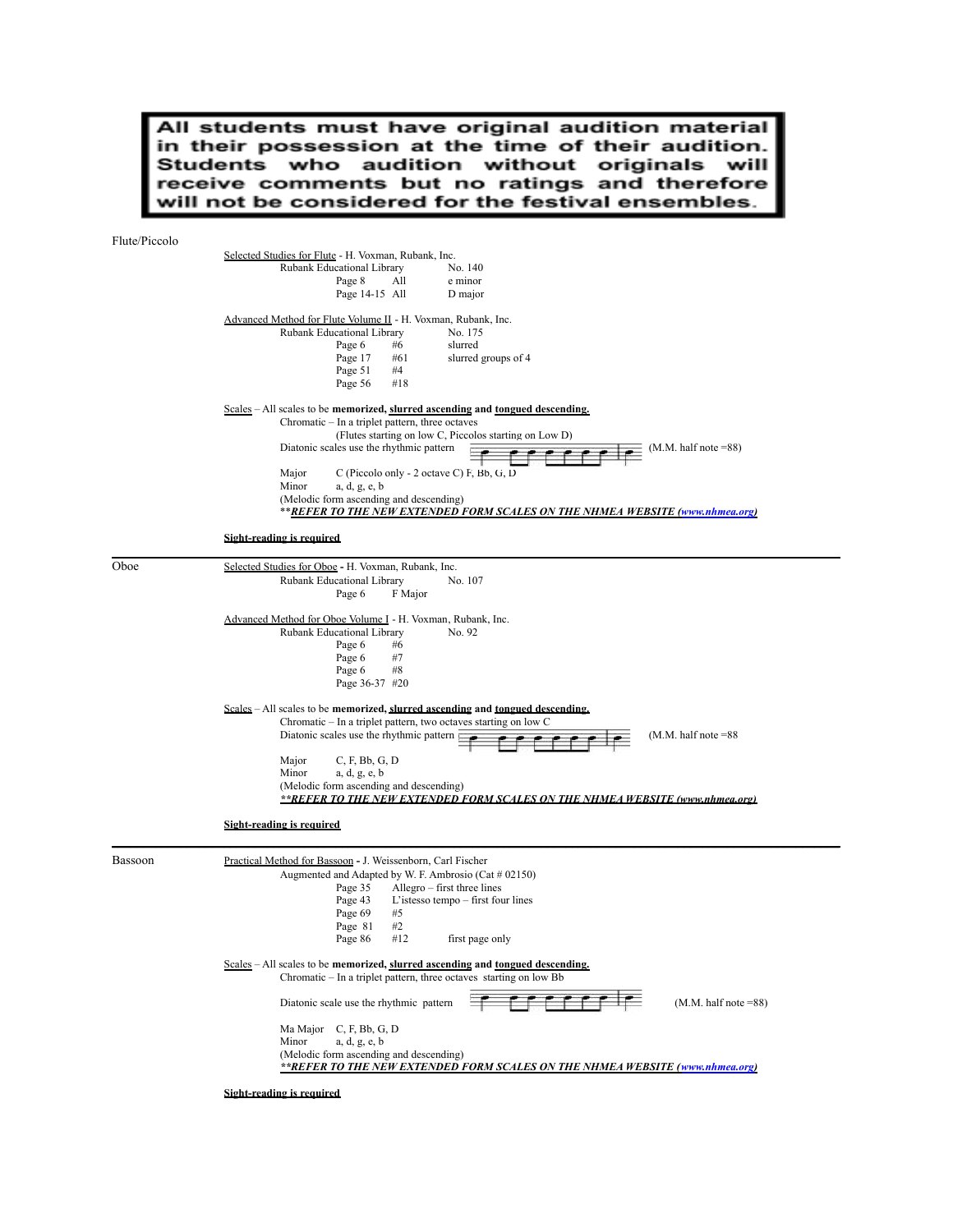| Clarinet                     | Celebrated Method for Clarinet - H.Klose, Carl Fischer<br>Drucker/Drucker<br>Page 136/137 - Ab Major<br>Page 139 - last measure of line 5 through first measure of line 10<br>Page 144<br>#9                                                          | Old Edition<br>Page 126 - Ab Major<br>Page 128 - lines 5, 6, &7<br>Page 132 - #9 |  |  |  |  |
|------------------------------|-------------------------------------------------------------------------------------------------------------------------------------------------------------------------------------------------------------------------------------------------------|----------------------------------------------------------------------------------|--|--|--|--|
|                              | 32 Etudes for Clarinet<br>Page 24<br>#20 - first 8 lines, no repeat<br>Page 25<br>#21                                                                                                                                                                 | C. Rose<br>Carl Fischer                                                          |  |  |  |  |
|                              | <u>Scales</u> – All scales to be memorized, slurred ascending and <u>tongued descending.</u><br>Chromatic – In a triplet pattern, three octaves starting on low E                                                                                     |                                                                                  |  |  |  |  |
|                              | Diatonic scales use the rhythmic pattern                                                                                                                                                                                                              | $(M.M.$ half note $=88$ )                                                        |  |  |  |  |
|                              | Major<br>C, F, Bb, G, D<br>Minor<br>a, d, g, e, b<br>(Melodic form ascending and descending)<br>**REFER TO THE NEW EXTENDED FORM SCALES ON THE NHMEA WEBSITE (www.nhmea.org)                                                                          |                                                                                  |  |  |  |  |
|                              | <b>Sight-Reading is required</b>                                                                                                                                                                                                                      |                                                                                  |  |  |  |  |
| Alto/Bass<br>Contra Clarinet | 21 Foundation Studies for Alto and Bass Clarinet - W.E. Rhoads, Southern Music                                                                                                                                                                        |                                                                                  |  |  |  |  |
|                              | $(Catalog #B-217)$<br>#9<br>Page 16<br>Introducing the Alto and Bass Clarinet<br>Rubank Educational Library No. 135<br>#5<br>Page 13<br>Page 16<br>#5<br>Page 20<br>#6<br>Page 36<br>#2                                                               | H. Voxman Rubank, Inc.                                                           |  |  |  |  |
|                              | <u>Scales</u> – All scales to be memorized, slurred ascending and <u>tongued descending.</u><br>Chromatic - In a triplet pattern, three octaves starting on low E                                                                                     |                                                                                  |  |  |  |  |
|                              | $(M.M.$ half note $=88$ )<br>Diatonic scales use the rhythmic pattern<br>Major<br>C, F, Bb, G, D<br>Minor<br>a, d, g, e, b<br>(Melodic form ascending and descending)<br>**REFER TO THE NEW EXTENDED FORM SCALES ON THE NHMEA WEBSITE (www.nhmea.org) |                                                                                  |  |  |  |  |
|                              | Sight-reading is required                                                                                                                                                                                                                             |                                                                                  |  |  |  |  |
| Saxophone                    | Selected Studies for Saxophone - H. Voxman, Rubank, Inc.<br>Rubank Educational Library No. 106<br>C Major<br>Page 3<br>All<br>Page 6<br>All<br>F Major                                                                                                |                                                                                  |  |  |  |  |
|                              | Universal Method for Saxophone<br>(Catalog #CF 0532)<br>Page 42<br>#78<br>C Major<br>Page 208<br>#3<br>F Major<br>Page 208<br>#5<br>Bb Major<br>Page 212<br>#3<br>lines 1, 2, 3 Dominant $7th$ Exercise<br>Page 214                                   | Carl Fischer                                                                     |  |  |  |  |
|                              | Scales – All scales to be memorized, slurred ascending and tongued descending.<br>Chromatic – In a triplet pattern, two octaves starting on low Bb                                                                                                    |                                                                                  |  |  |  |  |
|                              | Diatonic scales use the rhythmic pattern<br>C, F, Bb, G, D<br>Major<br>a, d, g, e, b<br>Minor<br>(Melodic form ascending and descending)<br>**REFER TO THE NEW EXTENDED FORM SCALES ON THE NHMEA WEBSITE (www.nhmea.org)<br>Sight-reading is required | $\Gamma$ $\Gamma$ $\Gamma$ $\Gamma$<br>$(M.M.$ half note $=88$ )                 |  |  |  |  |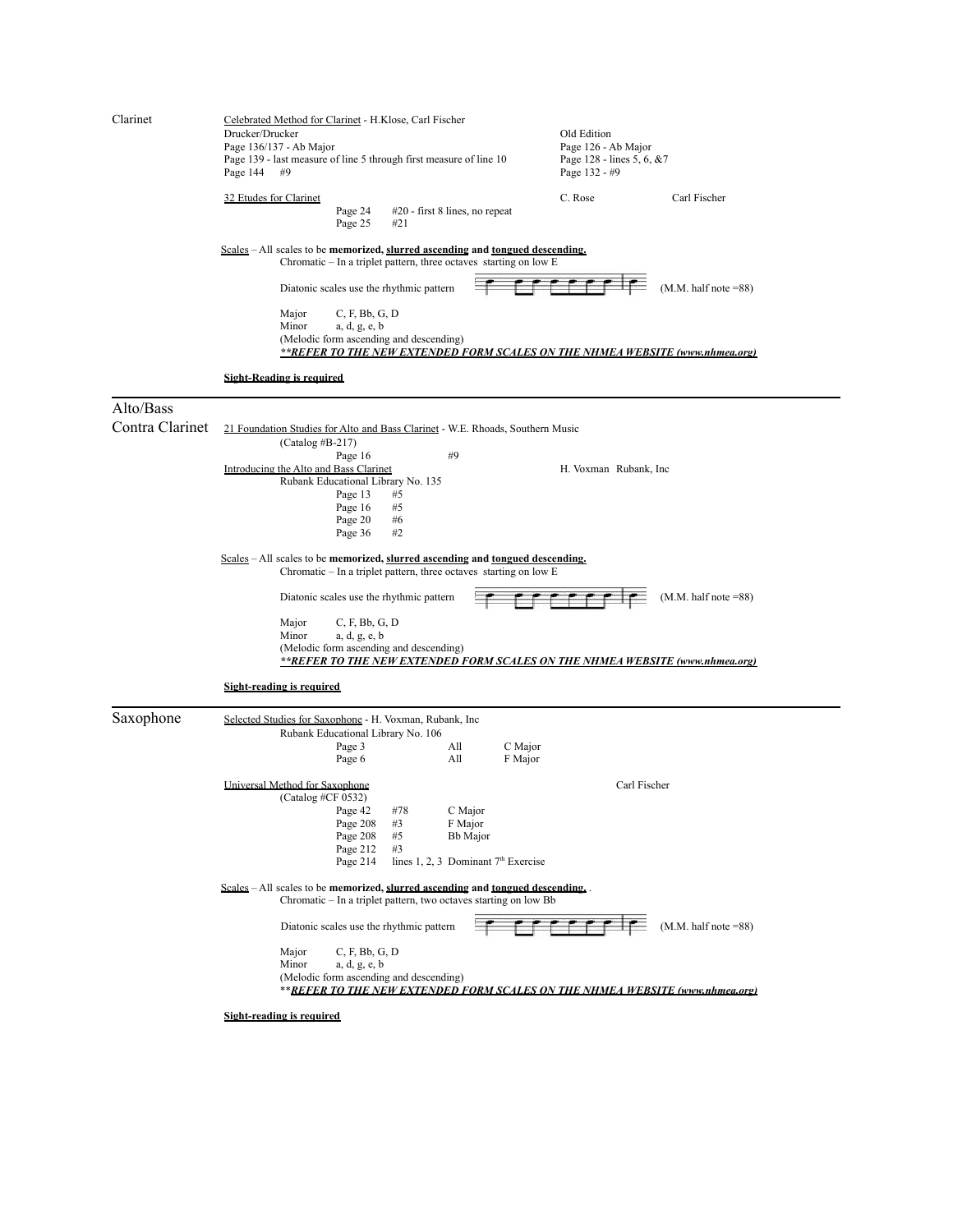$\overline{a}$ 

| Trumpet     |                                                                                                                                                    |  |  |  |  |  |
|-------------|----------------------------------------------------------------------------------------------------------------------------------------------------|--|--|--|--|--|
|             | Arban Complete Conservatory Method for Trumpet - Arban, Carl Fischer                                                                               |  |  |  |  |  |
|             | The Authentic Edition Edited by Hooten and Marotta (Catalog #021)                                                                                  |  |  |  |  |  |
|             | Page 19<br>#47                                                                                                                                     |  |  |  |  |  |
|             | #9<br>Page 22                                                                                                                                      |  |  |  |  |  |
|             | Page 58-59<br>#69 - Bb-lines 5&6, E-lines 17&18, D-lines 21-22                                                                                     |  |  |  |  |  |
|             | Page 230<br>#138                                                                                                                                   |  |  |  |  |  |
|             | Page 372-373 #12 - lines 1-16                                                                                                                      |  |  |  |  |  |
|             | $Scales - All scales$ to be memorized, slurred ascending and tongued descending.                                                                   |  |  |  |  |  |
|             | Chromatic - In a triplet pattern, two octaves starting on Low C                                                                                    |  |  |  |  |  |
|             |                                                                                                                                                    |  |  |  |  |  |
|             | $(M.M. half note = 88)$<br>Diatonic scale use the rhythmic pattern                                                                                 |  |  |  |  |  |
|             | C, F, Bb, G, D<br>Major                                                                                                                            |  |  |  |  |  |
|             | Minor<br>a, d, g, e, b                                                                                                                             |  |  |  |  |  |
|             | (Melodic form ascending and descending)                                                                                                            |  |  |  |  |  |
|             | **REFER TO THE NEW EXTENDED FORM SCALES ON THE NHMEA WEBSITE (www.nhmea.org)                                                                       |  |  |  |  |  |
|             | <b>Sight-reading is required</b>                                                                                                                   |  |  |  |  |  |
| French Horn | Preparatory Melodies to Solo Work for French Horn - M. Pottag, CPP Belwin.                                                                         |  |  |  |  |  |
|             | <b>Educational Library</b><br>No. 82-39                                                                                                            |  |  |  |  |  |
|             | #4<br>Page 3<br>Allegretto                                                                                                                         |  |  |  |  |  |
|             | Tempo di Marcia<br>Page 20<br>#51                                                                                                                  |  |  |  |  |  |
|             | Polka<br>Page 22<br>#54                                                                                                                            |  |  |  |  |  |
|             | Page 34<br>#85<br>Con fuoco                                                                                                                        |  |  |  |  |  |
|             | Carl Fischer<br>Sixty Selected Studies for French Horn Book 1<br>C. Kopprasch                                                                      |  |  |  |  |  |
|             | Book 1, Revised by Fr. Gumbert and Albin Frehse (Catalog #02790)                                                                                   |  |  |  |  |  |
|             | Allegro Vivace<br>Page 6<br>#6<br>C Major                                                                                                          |  |  |  |  |  |
|             | #10<br>C Major<br>Allegro Vivace<br>Page 8                                                                                                         |  |  |  |  |  |
|             | *Measure 5 – last sixteenth note is printed $4th$ space "E", not $3rd$ space "C"                                                                   |  |  |  |  |  |
|             | Scales - All scales to be memorized, slurred ascending and tongued descending.                                                                     |  |  |  |  |  |
|             | Chromatic – In a triplet pattern, two octaves starting on low F                                                                                    |  |  |  |  |  |
|             | $(M.M. half note = 88)$<br>Diatonic scale use the rhythmic pattern                                                                                 |  |  |  |  |  |
|             | C, F, Bb, G, D<br>Major                                                                                                                            |  |  |  |  |  |
|             | Minor<br>a, d, g, e, b                                                                                                                             |  |  |  |  |  |
|             | (Melodic form ascending and descending)                                                                                                            |  |  |  |  |  |
|             | **REFER TO THE NEW EXTENDED FORM SCALES ON THE NHMEA WEBSITE (www.nhmea.org)                                                                       |  |  |  |  |  |
|             | Sight-reading is required                                                                                                                          |  |  |  |  |  |
|             |                                                                                                                                                    |  |  |  |  |  |
| Trombone    | Arban Famous Method for Trombone-Complete - Arban, Carl Fischer                                                                                    |  |  |  |  |  |
|             | Alan Raph Edition<br>Old Edition<br>Page 28<br>Page 27<br>#47<br>#47                                                                               |  |  |  |  |  |
|             | Page 30<br>#9<br>Page 31<br>#9                                                                                                                     |  |  |  |  |  |
|             | Page 61<br>Page 69/70 #69 - lines 5-6, 17-18, 21-22<br>#69 - lines 3, 9, 11 (Ab, D, C)                                                             |  |  |  |  |  |
|             | Page 244<br>#138<br>Page 201<br>#138                                                                                                               |  |  |  |  |  |
|             | first 11 lines, to key change<br>#1 - first 8 lines to key change<br>Page 280<br>Page 204                                                          |  |  |  |  |  |
|             | Carl Fischer<br>Melodious Etudes for Trombone - Book 1<br>J. Rochut                                                                                |  |  |  |  |  |
|             | Book 1 - Catalog #01594<br>#21<br>Page<br>29-30<br>Allegretto                                                                                      |  |  |  |  |  |
|             |                                                                                                                                                    |  |  |  |  |  |
|             | Scales – All scales to be memorized, slurred ascending and tongued descending.<br>Chromatic – In a triplet pattern, two octaves starting on low Bb |  |  |  |  |  |
|             | $M.M.$ half note =88)<br>Diatonic scale use the rhythmic pattern                                                                                   |  |  |  |  |  |
|             | Major<br>C, F, Bb, G, D                                                                                                                            |  |  |  |  |  |
|             | Minor<br>a, d, g, e, b (Melodic form ascending and descending)                                                                                     |  |  |  |  |  |
|             | <b>**REFER TO THE NEW EXTENDED FORM SCALES ON THE NHMEA WEBSITE (www.nhmea.org)</b>                                                                |  |  |  |  |  |
|             |                                                                                                                                                    |  |  |  |  |  |

**Sight Reading is Required**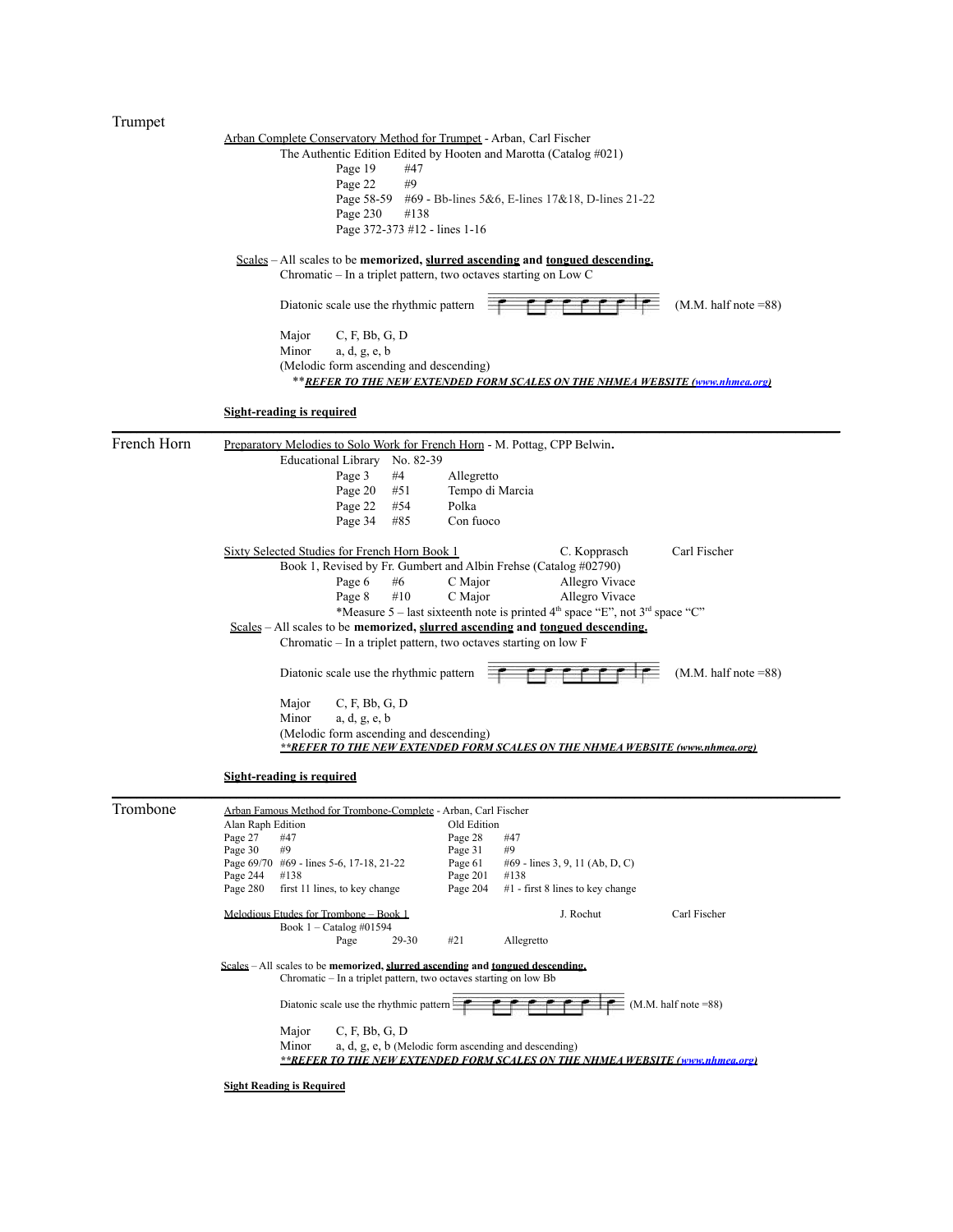Baritone Treble Clef

|                                         | Arban Complete Conservatory Method for Trumpet - Arban, Carl Fischer                                             |
|-----------------------------------------|------------------------------------------------------------------------------------------------------------------|
|                                         | The Authentic Edition Edited by Hooten and Marotta (Catalog #021)                                                |
| Page 19                                 | #47                                                                                                              |
| Page 22 $\#9$                           |                                                                                                                  |
|                                         | Page 58/59 #69 - Bb-lines 5&6, E-lines 17&18, D-lines 21-22                                                      |
| Page 230 #138                           |                                                                                                                  |
|                                         | Page $350 + 1$ - lines 1-16                                                                                      |
| Diatonic scale use the rhythmic pattern | Chromatic $-$ In a triplet pattern, two octaves starting on Low C<br>$(M.M.$ half note $=88$ )<br>e e e e e e le |
| C, F, Bb, G, D<br>Major                 |                                                                                                                  |
| Minor $a, d, g, e, b$                   |                                                                                                                  |
| (Melodic form ascending and descending) |                                                                                                                  |
|                                         | **REFER TO THE NEW EXTENDED FORM SCALES ON THE NHMEA WEBSITE (www.nhmea.org)                                     |
|                                         |                                                                                                                  |
| Sight-reading is required.              |                                                                                                                  |

 $\_$  , and the state of the state of the state of the state of the state of the state of the state of the state of the state of the state of the state of the state of the state of the state of the state of the state of the

Baritone Bass Clef

| Bass Clef |                                                                  |                                                                  |      |             |                                                                                  |                         |
|-----------|------------------------------------------------------------------|------------------------------------------------------------------|------|-------------|----------------------------------------------------------------------------------|-------------------------|
|           |                                                                  | Arban Famous Method for Trombone-Complete - Arban, Carl Fischer  |      |             |                                                                                  |                         |
|           | Alan Raph Edition                                                |                                                                  |      | Old Edition |                                                                                  |                         |
|           | Page 27                                                          | #47                                                              |      | Page 28     | #47                                                                              |                         |
|           | Page 30                                                          | #9                                                               |      | Page 31     | #9                                                                               |                         |
|           |                                                                  | Page 69/70 #69 - lines 5-6, 17-18, 21-22                         |      | Page 61     | #69 - lines 3, 9, 11 (Ab, D, C)                                                  |                         |
|           | Page 244                                                         | #138                                                             |      | Page 201    | #138                                                                             |                         |
|           | Page 280                                                         | first 11 lines, to key change                                    |      | Page 204    | $#1$ - first 8 lines to key change                                               |                         |
|           |                                                                  |                                                                  |      |             | $Scales - All scales to be memorized, slurred ascending and tongued descending.$ |                         |
|           | Chromatic – In a triplet pattern, two octaves starting on low Bb |                                                                  |      |             |                                                                                  |                         |
|           |                                                                  | Diatonic scales use the rhythmic pattern                         |      |             |                                                                                  | $(M.M. half note = 88)$ |
|           |                                                                  | Major<br>C, F, Bb, G, D                                          |      |             |                                                                                  |                         |
|           |                                                                  | Minor<br>a, d, g, e, b                                           |      |             |                                                                                  |                         |
|           |                                                                  | (Melodic form ascending and descending)                          |      |             |                                                                                  |                         |
|           |                                                                  |                                                                  |      |             | **REFER TO THE NEW EXTENDED FORM SCALES ON THE NHMEA WEBSITE (www.nhmea.org)     |                         |
|           |                                                                  |                                                                  |      |             |                                                                                  |                         |
|           |                                                                  | Sight-reading is required.                                       |      |             |                                                                                  |                         |
| Tuba      |                                                                  |                                                                  |      |             |                                                                                  |                         |
|           |                                                                  | Advanced Method for Tuba Volume II - Gower/Voxman, Rubank, Inc.  |      |             |                                                                                  |                         |
|           |                                                                  | Rubank Educational Library No. 184                               |      |             |                                                                                  |                         |
|           |                                                                  | Page 30                                                          | #1   | Andantino   | Disregard all references:                                                        |                         |
|           |                                                                  | Page 43                                                          | #26  | Andante     | <b>BBb</b> or Eb tuba only                                                       |                         |
|           |                                                                  | Page 44                                                          | #28  | Lively      |                                                                                  |                         |
|           |                                                                  | Page 48                                                          | #4   | Moderato    |                                                                                  |                         |
|           |                                                                  |                                                                  |      |             |                                                                                  |                         |
|           |                                                                  | Page 49                                                          | #7   | Moderato    |                                                                                  |                         |
|           |                                                                  | Second Book for Practical Studies for Tuba                       |      |             | R. Getchell/Hovey                                                                | <b>Belwin Mills</b>     |
|           |                                                                  | Page 11                                                          | #84  |             |                                                                                  |                         |
|           |                                                                  | Page 31                                                          | #114 |             |                                                                                  |                         |
|           |                                                                  |                                                                  |      |             | Scales $-All$ scales to be memorized, slurred ascending and tongued descending.  |                         |
|           |                                                                  | Chromatic – In a triplet pattern, two octaves starting on low Bb |      |             |                                                                                  |                         |

Diatonic scales use the rhythmic pattern  $\begin{array}{ccc} \hline \end{array}$   $\begin{array}{ccc} \hline \end{array}$   $\begin{array}{ccc} \hline \end{array}$   $\begin{array}{ccc} \hline \end{array}$   $\begin{array}{ccc} \hline \end{array}$   $\begin{array}{ccc} \hline \end{array}$   $\begin{array}{ccc} \hline \end{array}$   $\begin{array}{ccc} \hline \end{array}$   $\begin{array}{ccc} \hline \end{array}$   $\begin{array}{ccc} \hline \end{array}$  Major C, F, Bb, G, D Minor a, d, g, e, b (Melodic form ascending and descending) \*\**REFER TO THE NEW EXTENDED FORM SCALES ON THE NHMEA WEBSITE (www.nhmea.org)*

**Sight-reading is require**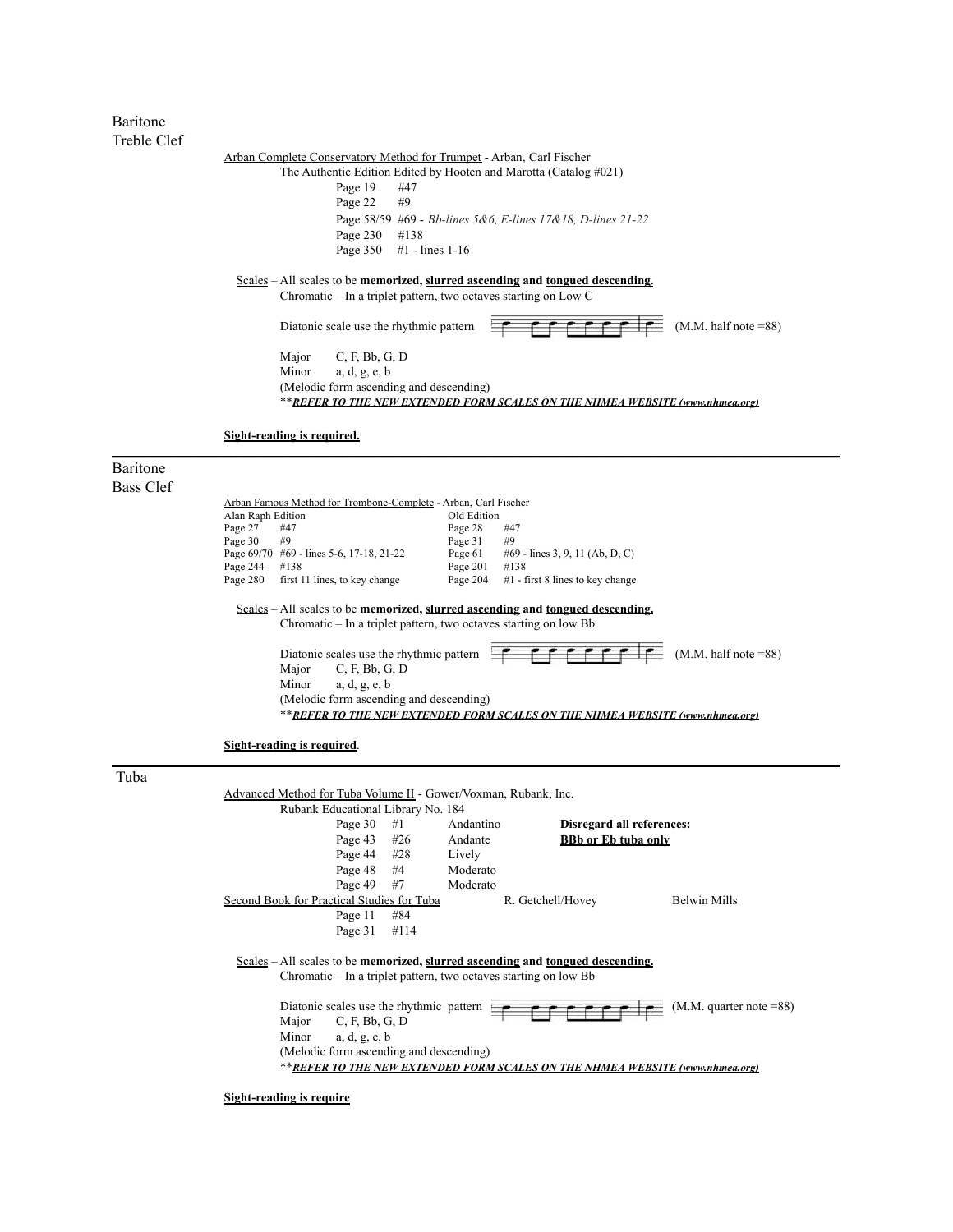## Percussion

|                       | Anyone auditioning for percussion will perform the following etudes in addition to the specialization requirements.<br>The Art of Percussion Playing by Anthony Cirone, Neil Grover and Garwood Whaley                                                                                                                                                                                                                                                                                                                            |
|-----------------------|-----------------------------------------------------------------------------------------------------------------------------------------------------------------------------------------------------------------------------------------------------------------------------------------------------------------------------------------------------------------------------------------------------------------------------------------------------------------------------------------------------------------------------------|
| Tambourine            |                                                                                                                                                                                                                                                                                                                                                                                                                                                                                                                                   |
|                       | Pg 13, dotted quarter = $92 - 1$ <sup>st</sup> four lines<br>This excerpt should be prepared using the "fist-knee" technique. As shown in the image in the book, the player<br>turns the tambourine over and alternates between striking with the knuckles of the fist and then against the top<br>of the knee. Knee will need to be raised by stepping on a chair/stool. Reference video:<br>https://www.youtube.com/watch?v=7ZNVjzoqdrM                                                                                         |
| Triangle              |                                                                                                                                                                                                                                                                                                                                                                                                                                                                                                                                   |
|                       | Pg 35, dotted quarter note =80 $I^{st}$ four lines                                                                                                                                                                                                                                                                                                                                                                                                                                                                                |
|                       | This excerpt can be prepared in two different ways depending on the player's technical strengths. The first<br>option (two-handed) is to suspend the triangle from a music stand using two clips and then play the passage<br>holding a beater in each hand. The other option (one-handed) is to play the instrument with the beater in a<br>corner, striking one edge and then the other for faster rhythms. Regardless of approach, the player should focus<br>on evenness and clarity of the rhythms and contrast in dynamics. |
| <b>Crash Cymbals</b>  |                                                                                                                                                                                                                                                                                                                                                                                                                                                                                                                                   |
|                       | Pg 68, quarter note = $112$ last 17 measures<br>The focus of this excerpt is dynamic contrast. The player should practice individual crashes at each dynamic<br>level (pp-p-mp-mf-f-ff) then apply that to the written passage. Muffling is marked by commas and should be<br>used to change from loud to soft dynamics. Tempo should be consistent throughout.                                                                                                                                                                   |
| Specialization        | Choose one of the following options. Sight-reading is required within each option.                                                                                                                                                                                                                                                                                                                                                                                                                                                |
| Snare Drum            | Standard Snare Drum Method - B. Podemski, Mills Music                                                                                                                                                                                                                                                                                                                                                                                                                                                                             |
| Option I              | Page 73<br>#48                                                                                                                                                                                                                                                                                                                                                                                                                                                                                                                    |
|                       | Page 62<br>#39                                                                                                                                                                                                                                                                                                                                                                                                                                                                                                                    |
|                       | <b>Rudiments:</b> Single Stroke Roll, Seventeen Stroke Roll, Flam Tap, Double Ratamaque<br>Rudiments should be played for 30-45 seconds each. Players should begin at a slow tempo and gradually<br>increase to their maximum tempo and then slow back down. Slow-Fast-Slow over the course of 30-45 seconds.                                                                                                                                                                                                                     |
|                       | <u>Sight-Reading is required</u>                                                                                                                                                                                                                                                                                                                                                                                                                                                                                                  |
|                       |                                                                                                                                                                                                                                                                                                                                                                                                                                                                                                                                   |
| Mallets<br>Option II  | Modern School for Xylophone, Marimba, and Vibraphone - M. Goldenberg, Chappell<br>Page 67<br>#8                                                                                                                                                                                                                                                                                                                                                                                                                                   |
|                       | $Scales - All scales are to be memorized in three octaves (depending on instrument)$<br>Chromatic – In a triplet pattern, three octaves starting on Low C                                                                                                                                                                                                                                                                                                                                                                         |
|                       | $F \upharpoonright F \upharpoonright F$ (M.M. half note =88)<br>Diatonic scale use the pattern                                                                                                                                                                                                                                                                                                                                                                                                                                    |
|                       | C, F, Bb, G, D<br>Major                                                                                                                                                                                                                                                                                                                                                                                                                                                                                                           |
|                       | Minor<br>a, d, g, e, b                                                                                                                                                                                                                                                                                                                                                                                                                                                                                                            |
|                       | (Melodic form ascending and descending)                                                                                                                                                                                                                                                                                                                                                                                                                                                                                           |
|                       | <b>REFER TO THE NEW EXTENDED FORM SCALES ON THE NHMEA WEBSITE (www.nhmea.org)</b>                                                                                                                                                                                                                                                                                                                                                                                                                                                 |
|                       | <b>Sight-reading is required.</b>                                                                                                                                                                                                                                                                                                                                                                                                                                                                                                 |
| Tympani<br>Option III | Modern Method for Tympani - S. Goodman, Mills Music<br>#58<br>Page 60<br>Page 67<br>#71                                                                                                                                                                                                                                                                                                                                                                                                                                           |
|                       | F major scale on tympani in half notes at quarter note $= 60$ - This should be prepared using only two drums.                                                                                                                                                                                                                                                                                                                                                                                                                     |
|                       | Choice of one of the following:<br>Keyboard (Goldenberg)<br>Page 67<br>#8<br>Snare Drum (Podemski)<br>Page 62<br>#39<br>Sight-reading is required.                                                                                                                                                                                                                                                                                                                                                                                |